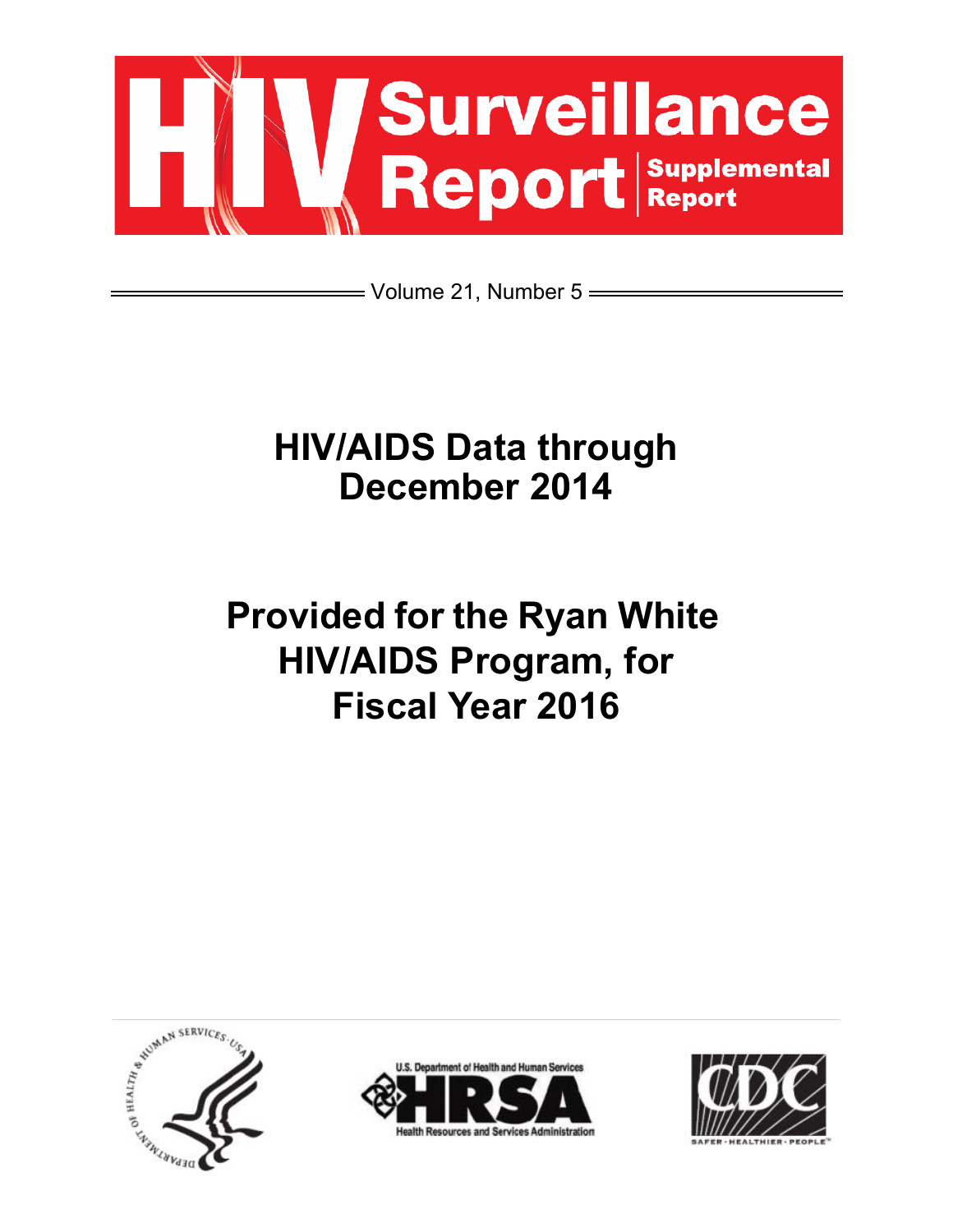This issue of the *HIV Surveillance Supplemental Report* is published by the Division of HIV/AIDS Prevention, National Center for HIV/AIDS, Viral Hepatitis, STD, and TB Prevention, Centers for Disease Control and Prevention (CDC), Atlanta, Georgia, and the HIV/AIDS Bureau, Health Resources and Services Administration, U.S. Department of Health and Human Services, Rockville, Maryland.

The *HIV Surveillance Supplemental Report* is not copyrighted and may be used and copied without permission. Citation of the source is, however, appreciated.

#### **Suggested citation**

Centers for Disease Control and Prevention. HIV/AIDS data through December 2014 provided for the Ryan White HIV/AIDS Program, for fiscal year 2016. *HIV Surveillance Supplemental Report*  2016;21(No. 5[\). http://www.cdc.gov/hiv/library/reports/surveillance/. Published](http://www.cdc.gov/hiv/library/reports/surveillance/) August 2016. Accessed [date].

| <i>Director</i>                                                                                                                             |
|---------------------------------------------------------------------------------------------------------------------------------------------|
| National Center for HIV/AIDS, Viral Hepatitis, STD, and TB Prevention Jonathan H. Mermin, MD, MPH<br><i>Director</i>                        |
| <b>Director</b>                                                                                                                             |
| HIV Incidence and Case Surveillance Branch  H. Irene Hall, PhD<br>Chief                                                                     |
| Data Management, Analysis, and Dissemination Team  Anna Satcher Johnson, MPH<br><b>Team Supervisor</b>                                      |
| Quantitative Sciences and Data Management Branch  Timothy A. Green, PhD<br>Chief                                                            |
| <b>Acting Administrator</b>                                                                                                                 |
| Health Resources and Services Administration, HIV/AIDS Bureau Laura Cheever, MD, ScM<br>Associate Administrator                             |
| Health Resources and Services Administration, HIV/AIDS Bureau Heather Hauck, MSW, LICSW<br>Deputy Associate Administrator                   |
| Health Resources and Services Administration, HIV/AIDS Bureau  Antigone Dempsey, MEd<br>Director, Division of Policy and Data               |
| Health Resources and Services Administration, HIV/AIDS Bureau  Tracy Matthews, MHA, RN<br>Deputy Director, Division of Policy and Data      |
| Health Resources and Services Administration, HIV/AIDS Bureau Steven R. Young, MSPH<br>Director, Division of Metropolitan HIV/AIDS Programs |
| Health Resources and Services Administration, HIV/AIDS Bureau  Michael Goldrosen, MA<br>Director, Division of State HIV/AIDS Programs       |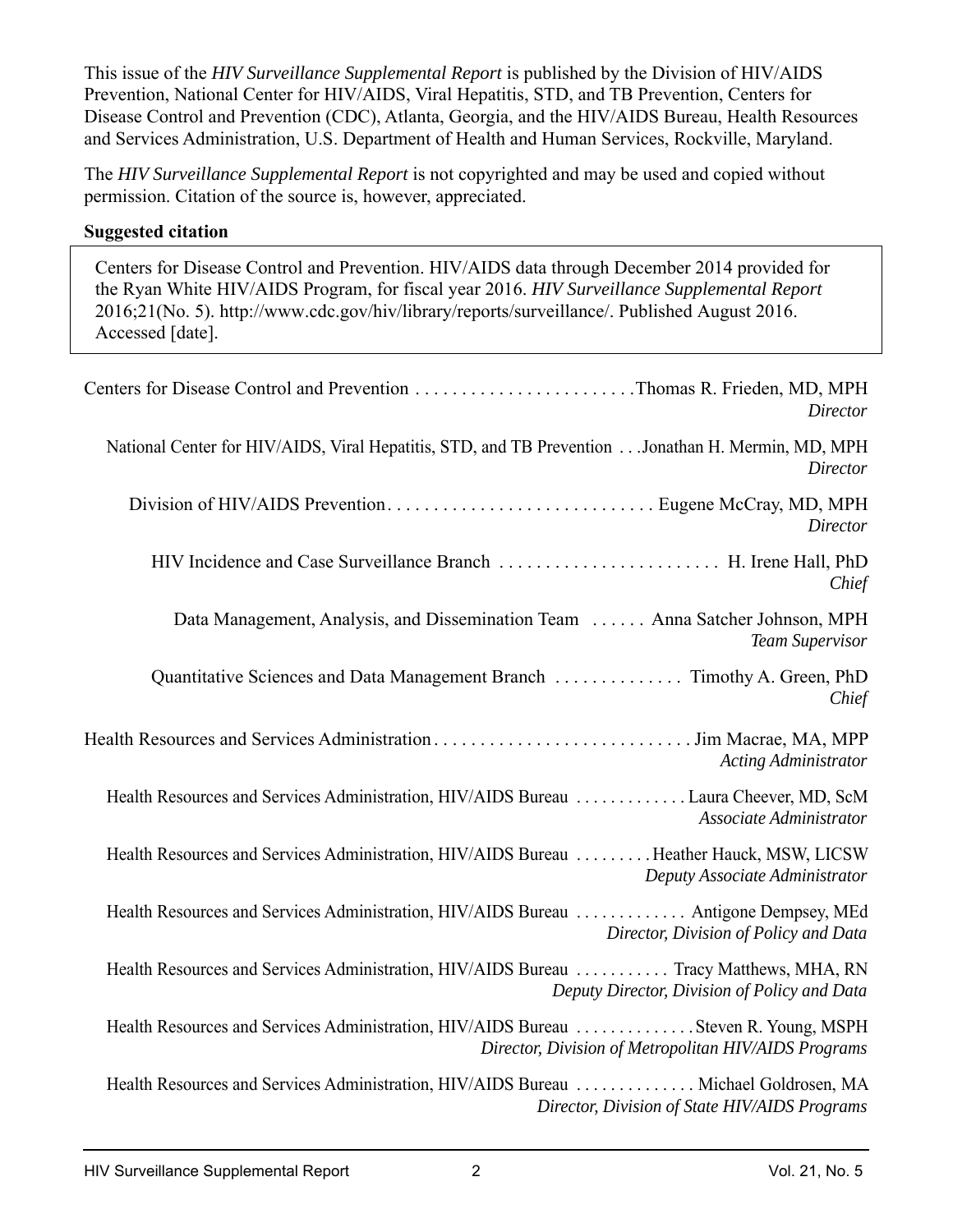**On the Web**[: http://www.cdc.gov/hiv/library/reports/surveillance/.](http://www.cdc.gov/hiv/library/reports/surveillance/)

## **Confidential information, referrals, and educational material on HIV infection**

CDC-INFO 1-800-232-4636 (in English, en Español) 1-888-232-6348 (TTY) <http://www.cdc.gov/cdc-info/requestform.html>

#### **Acknowledgments**

Publication of this report was made possible with the contributions of the state and territorial health departments and the HIV surveillance programs that provided surveillance data to CDC.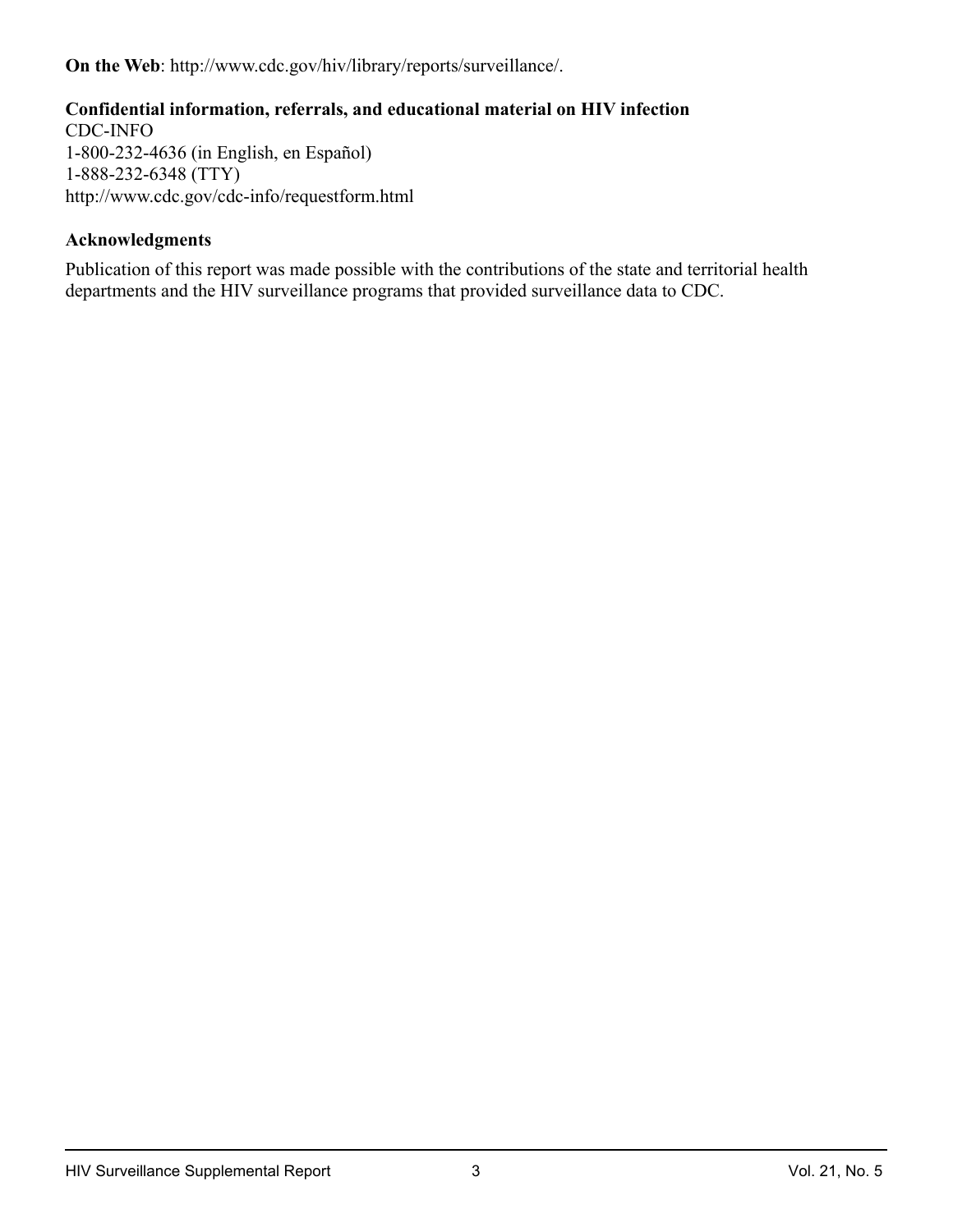|                | Commentary                                                                                                                                                                                                                                                          | 5                |
|----------------|---------------------------------------------------------------------------------------------------------------------------------------------------------------------------------------------------------------------------------------------------------------------|------------------|
|                | <b>RWHAP Part A Funding</b>                                                                                                                                                                                                                                         | 5                |
|                | <b>RWHAP Part B Funding</b>                                                                                                                                                                                                                                         | 6                |
|                | <b>Technical Notes</b>                                                                                                                                                                                                                                              | 8                |
|                | Data Requirements and Definitions                                                                                                                                                                                                                                   | 8                |
|                | References                                                                                                                                                                                                                                                          | 9                |
|                | Tables                                                                                                                                                                                                                                                              |                  |
|                | Reported AIDS cases and persons reported living with diagnosed HIV infection ever<br>classified as AIDS, by area of residence, 2010–2014 and as of December 2014—eligible<br>metropolitan areas and transitional grant areas for the Ryan White HIV/AIDS Program    | 10 <sup>°</sup>  |
| 2 <sup>1</sup> | Reported AIDS cases and persons reported living with diagnosed HIV infection ever<br>classified as AIDS, by area of residence, 2010–2014 and as of December 2014–<br>emerging communities for the Ryan White HIV/AIDS Program                                       | 12 <sup>°</sup>  |
| 3              | Reported number of persons living with diagnosed HIV infection non-AIDS, infection ever<br>classified as AIDS, and total, by area of residence, as of December 2014—United States<br>and dependent areas for the Ryan White HIV/AIDS Program                        | 13 <sup>°</sup>  |
| 4              | Reported number of persons living with diagnosed HIV infection non-AIDS, infection ever<br>classified as AIDS, and total, by area of residence, as of December 2014—eligible<br>metropolitan areas and transitional grant areas for the Ryan White HIV/AIDS Program | 15 <sup>15</sup> |
| 5              | Reported number of persons living with diagnosed HIV infection non-AIDS, infection ever<br>classified as AIDS, and total, by area of residence, as of December 2014—emerging                                                                                        | 17               |

[communities for the Ryan White HIV/AIDS Program](#page-16-0)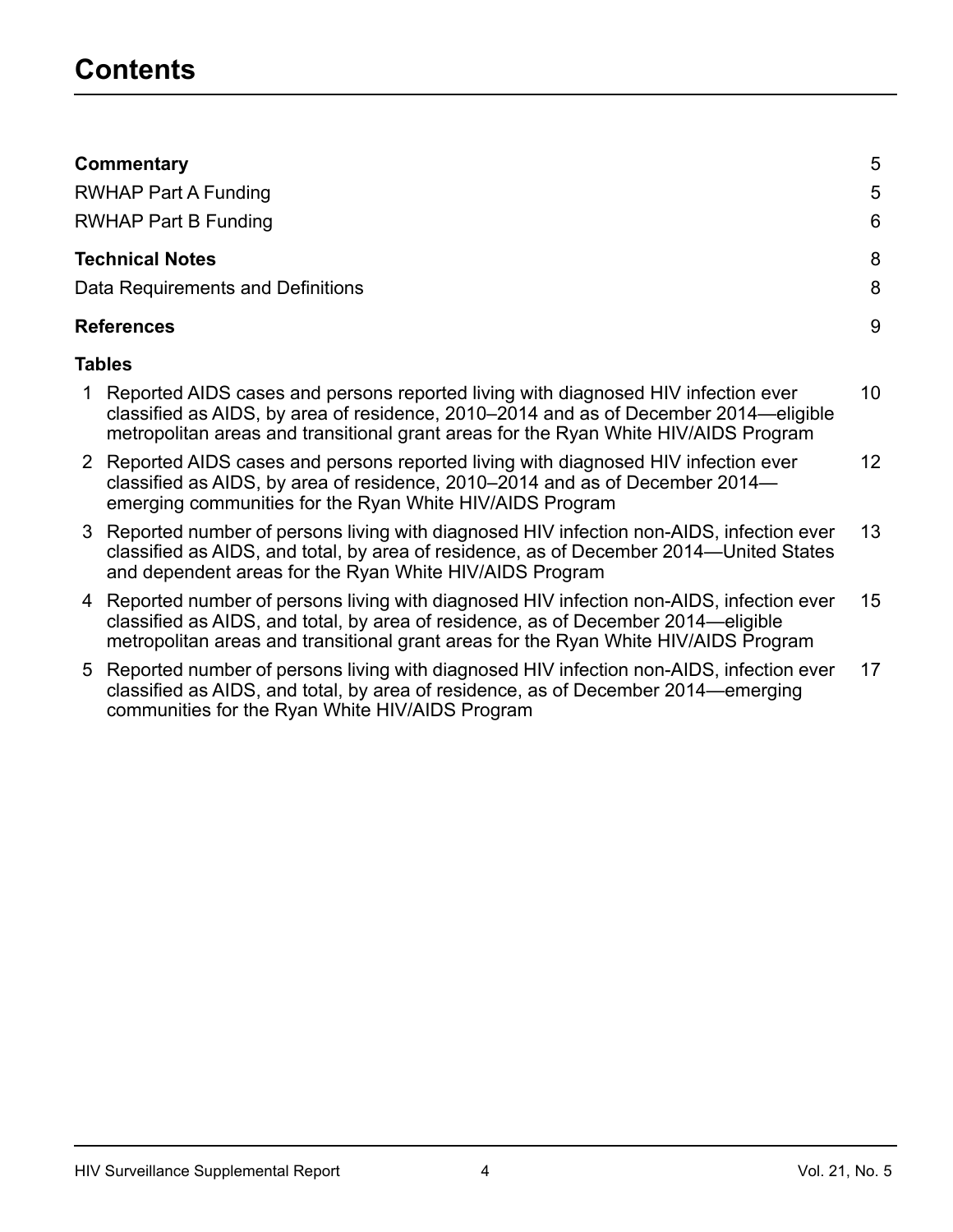<span id="page-4-1"></span>[The Ryan White HIV/AIDS Program statute was first](http://hab.hrsa.gov/abouthab/legislation.html)  enacted into law in 1990 and was amended in 1996, 2000, 2006, and 2009. More information about the legislation and its history is available from the Health Resources and Services Administration (HRSA) HIV/ AIDS Bureau (HAB) at http://hab.hrsa.gov/abouthab/ legislation.html.

In the implementation of the Ryan White HIV/ AIDS Program (RWHAP) Parts A and B, HRSA HAB and the Centers for Disease Control and Prevention (CDC) collaborate to ensure the appropriate HIV and AIDS surveillance data are used in determining eligibility and funding allocation amounts. In FY 2016, HRSA used total counts of persons living with diagnosed HIV infection non-AIDS and persons living with infection ever classified as AIDS to calculate funding allocation amounts for eligible jurisdictions. Prior to FY 2007, only AIDS cases, adjusted by survival rate (estimated number of persons living with HIV infection ever classified as AIDS), were used in the formula. Beginning in FY 2007, persons living with diagnosed HIV infection non-AIDS as well as persons living with infection ever classified as AIDS, as reported to and confirmed by the Director of CDC, were used to calculate funding allocation amounts. See Technical Notes for further explanation.

The number of persons living with diagnosed HIV infection non-AIDS and the number of persons living with infection ever classified as AIDS are used to determine funding levels for Ryan White HIV/AIDS Program Parts A and B. For FY 2016, CDC provided HRSA with data files containing the total number of persons reported living with diagnosed HIV infection non-AIDS and the total number of persons living with infection ever classified as AIDS through calendar year 2014 for all jurisdictions. The number of persons living with diagnosed HIV infection non-AIDS and the number of persons living with infection ever classified as AIDS were added together to arrive at the total number of persons living with diagnosed HIV infection non-AIDS and infection ever classified as AIDS for each eligible area: eligible metropolitan area (EMA), transitional grant area (TGA), emerging community (EC), state, and territory. These totals

were used in the RWHAP Parts A and B funding formula calculations.

From FY 2007 through FY 2012, HRSA was required to accept code-based or non-name HIV non-AIDS data from jurisdictions without mature namebased data. Since FY 2013, RWHAP Parts A and B funding amounts have been based on name-based HIV reporting for both the total number of persons living with diagnosed HIV infection non-AIDS and the total number of persons living with infection ever classified as AIDS across all jurisdictions.

## **RWHAP PART A FUNDING**

<span id="page-4-0"></span>For the RWHAP Part A funding formula, HRSA continues to use cumulative cases of AIDS reported to and confirmed by the Director of CDC for the most recent 5 calendar years for which such data are available to determine eligibility, as instructed by the RWHAP statute. RWHAP Part A has 2 categories of grantees: EMAs and TGAs. EMAs are defined as jurisdictions that have a cumulative total of 2,000 or more AIDS cases reported to and confirmed by the Director of CDC during the most recent 5 calendar years for which such data are available and a minimum population of 50,000 persons (prior to FY 2007, the minimum population threshold for inclusion as an EMA was 500,000). An area will continue to be an EMA unless it fails to meet both of the following requirements for 3 consecutive fiscal years: (a) a cumulative total of 2,000 or more cases of AIDS reported to and confirmed by the Director of CDC during the most recent period of 5 calendar years for which such data are available, and (b) a cumulative total of 3,000 or more persons living with HIV infection ever classified as AIDS reported to and confirmed by the Director of CDC as of December 31 of the most recent calendar year for which such data are available. In FY 2016, there were 24 EMAs.

The other category of Part A grantees, TGAs, are defined as those jurisdictions that have a cumulative total of at least 1,000 but fewer than 2,000 AIDS cases reported to and confirmed by the Director of CDC during the most recent 5 calendar years for which such data are available and a minimum population of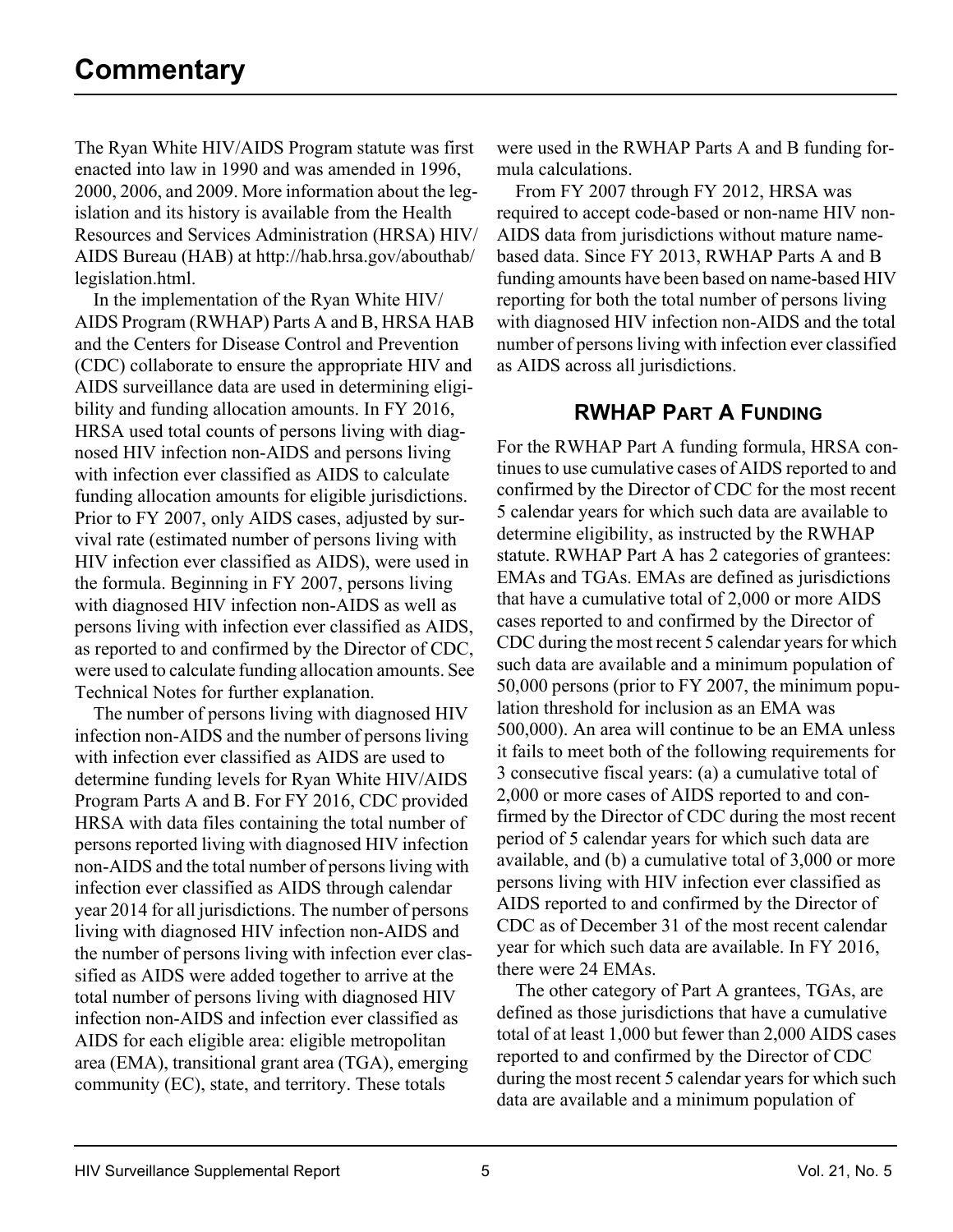50,000 persons. An area will remain a TGA unless it fails to meet both of the following requirements for 3 consecutive fiscal years: (a) a cumulative total of at least 1,000 but fewer than 2,000 cases of AIDS reported to and confirmed by the Director of CDC during the most recent period of 5 calendar years for which such data are available, and (b) a cumulative total of 1,500 or more persons living with HIV infection ever classified as AIDS reported to and confirmed by the Director of CDC as of December 31 of the most recent calendar year for which such data are available. Provisions in the RWHAP statute provided for a modification beginning in FY 2009: in the case where a metropolitan area has a cumulative total of at least 1,400 but fewer than 1,500 persons living with HIV infection ever classified as AIDS as of December 31 of the most recent calendar year for which such data are available, such area shall be treated as having met criterion (b) as long as the area did not have more than 5% of the TGA grant award unobligated at the end of the most recent fiscal year. Areas that have fallen below either or both of the required TGA thresholds, but that continue to be eligible per the RWHAP statute because they must fail both criteria for 3 consecutive years, remain designated as TGAs and are presented in the TGA tables. For FY 2016, there were 28 TGAs.

The geographic boundaries for all jurisdictions that received Part A funding in FY 2016—both EMAs and TGAs—are those metropolitan statistical area (MSA) boundaries determined by the Office of Management and Budget (OMB) for use in federal statistical activities that were in effect when they were initially funded under Part A  $\left[1-3\right]$ .<sup>\*</sup> For all newly eligible areas, of which there were none in FY 2016, the boundaries are based on current MSA boundary definitions determined by OMB [1–3].

Minority AIDS Initiative (MAI) formula funds for Part A are awarded based on the reported number of minority persons living with diagnosed HIV infection non-AIDS and infection ever classified as AIDS reported through the end of the most recent calendar

year as confirmed by the Director of CDC. Data for MAI formula funds are not included in this report.

## **RWHAP PART B FUNDING**

<span id="page-5-0"></span>RWHAP Part B and AIDS Drug Assistance Program (ADAP) funds are awarded via 3 separate grant award processes: the RWHAP Part B Program formula award, the RWHAP Part B Supplemental award, and the RWHAP Part B ADAP Emergency Relief Fund (ERF) award. Each award is applied for and awarded separately. Funding is determined through formula and through demonstrated need, depending on the RWHAP Part B grant, as described below. The primary RWHAP Part B Program formula award includes several components: the RWHAP Part B Base award, the ADAP Base award, the MAI award (for those states that are eligible), the EC award (for those states that are eligible), and the ADAP Supplemental award (for those states that HRSA deems eligible and that choose to apply). The Part B Supplemental grant is a competitive award for states that demonstrate the need for additional Part B funds. The ADAP Emergency Relief Funds are competitive awards to help states prevent, reduce, or eliminate ADAP waiting lists and/or to implement ADAP-related cost-containment measures.

## **Part B Formula and Supplemental Grants**

RWHAP Part B Base, ADAP Base, and EC funds are distributed using a funding formula process; the awards are based on the reported number of persons living with diagnosed HIV infection non-AIDS and infection ever classified as AIDS in the state or territory through the end of the most recent calendar year as confirmed by the Director of CDC. The RWHAP Part B Base formula is a weighted relative distribution that also takes into account RWHAP Part A funding. Similarly, for grantees applying for MAI formula funds, awards are based on the reported number of minority persons living with diagnosed HIV infection non-AIDS and infection ever classified as AIDS reported through the end of the most recent calendar year as confirmed by the Director of CDC. Data for MAI formula funds are not included in this report. Supplemental ADAP grants are awarded by the same formula as ADAP Base to states that meet any of the criteria listed in that section of the Funding Opportunity Announcement for the purpose of providing medications or insurance assistance for persons living with HIV/AIDS.

<sup>\*</sup>In FY 2015, 1 additional TGA received funding using boundaries that were different than those that were in effect when that jurisdiction first received funding. The decision to change the boundaries for this particular TGA was the result of litigation that has since been resolved in HRSA's favor. HRSA has consistently maintained that the geographic boundaries are those that are determined by OMB, and that such boundaries must remain fixed in time.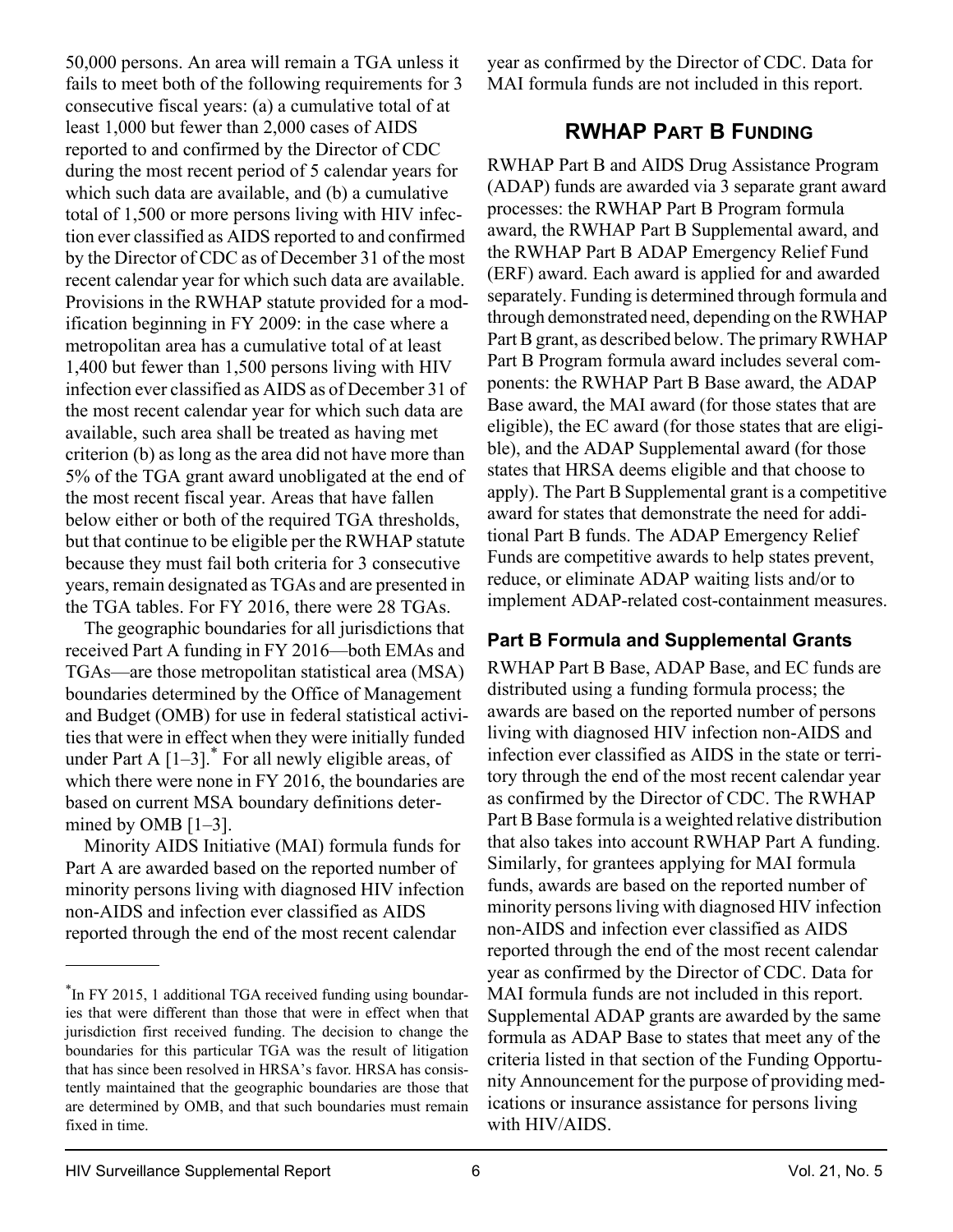RWHAP Part B Supplemental, ADAP Supplemental, and ADAP ERF grants are awarded to states demonstrating the severity of the burden of HIV infection and the need for additional federal assistance. The funds are intended to supplement the services otherwise provided by the state. The applications are reviewed through a federally approved technical review process. States and territories applying for supplemental funds must provide quantifiable data on HIV epidemiology, comorbidities, cost of care, the service needs of emerging populations, unmet need for core medical services, and unique service delivery challenges.

RWHAP Part B EC eligibility is also determined based on the number of persons living with HIV infection ever classified as AIDS in that jurisdiction. ECs are defined as metropolitan areas for which there have been at least 500 but fewer than 1,000 AIDS cases reported to and confirmed by the Director of CDC during the most recent 5 calendar years for which such data are available. An area will remain an EC unless it fails to meet both of the following requirements for 3 consecutive fiscal years: (a) a cumulative total of at least 500 but fewer than 1,000 cases of AIDS reported to and confirmed by the Director of CDC during the most recent period of 5 calendar years for which such data are available, and (b) a cumulative total of 750 or more persons living with HIV infection ever classified as AIDS reported to and confirmed by the Director of CDC as of December 31 of the most recent year for which such data are available. As with EMAs and TGAs, the geographic boundaries for ECs are those that were determined by OMB and that were in effect when initially funded.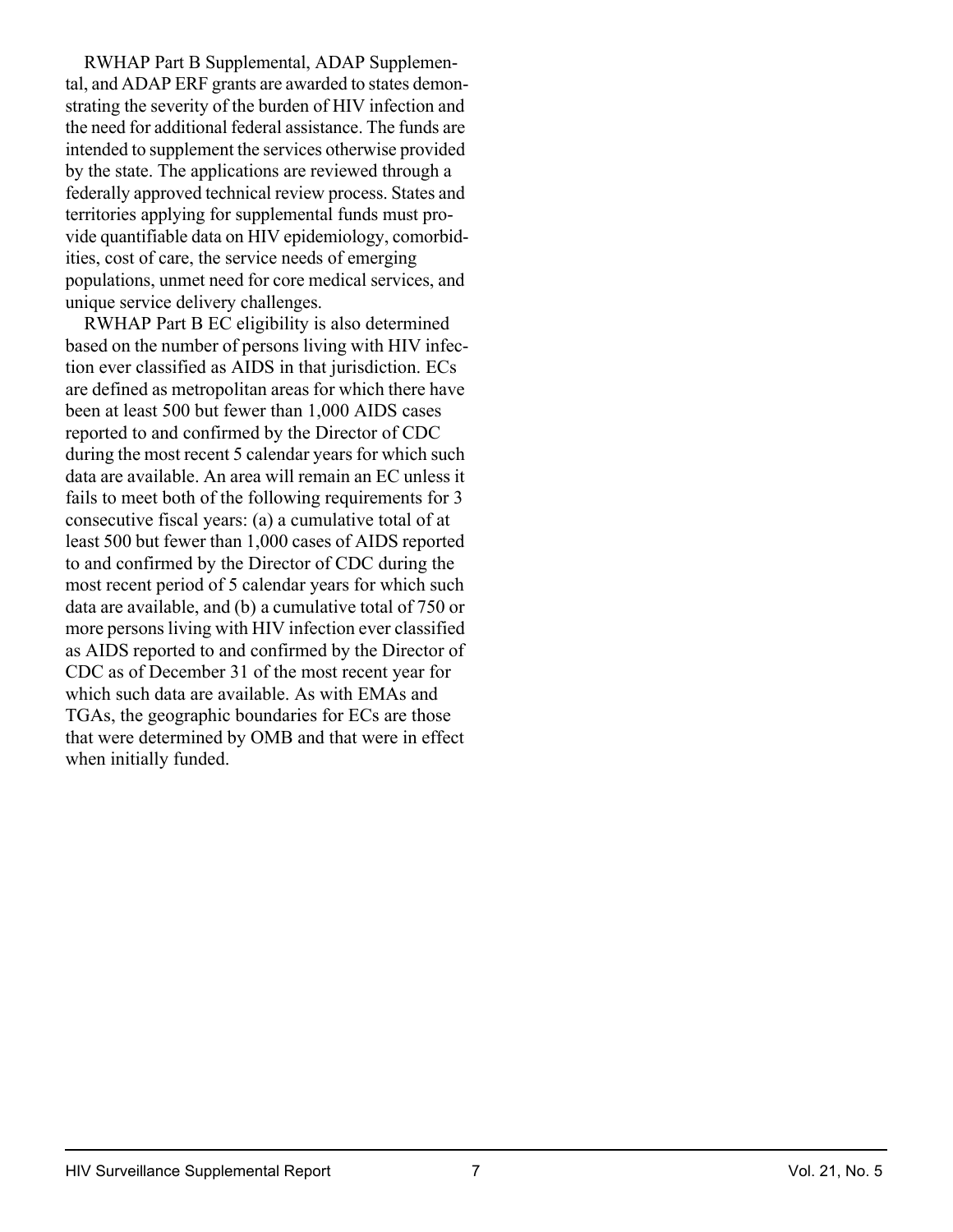<span id="page-7-1"></span>In October 2009, Congress enacted amendments to the Ryan White HIV/AIDS Program (RWHAP) statute. The Act specifies the use of surveillance data on persons living with diagnosed HIV infection non-AIDS and infection ever classified as AIDS to determine formula funding for RWHAP Parts A and B HIV care and services programs. The RWHAP authorizes the Centers for Disease Control and Prevention (CDC) to provide AIDS data to the Health Resources and Services Administration (HRSA) for use in their funding formula for all jurisdictions and provide HIV non-AIDS case data for areas with accurate and reliable namebased reporting as specified in the Act. The Act provided that areas without name-based HIV reporting systems in place could report HIV non-AIDS data directly to HRSA until FY 2012. Beginning in FY 2013, determinations were to be based on HIV non-AIDS and AIDS data reported by CDC to HRSA for all jurisdictions.

As of December 2014, the Marshall Islands and the Federated States of Micronesia had not implemented name-based or code-based reporting systems. CDC is currently not accepting HIV case data from the Marshall Islands and the Federated States of Micronesia as their surveillance systems have not yet been certified. However, in the event that another jurisdiction reported cases that were diagnosed in either the Marshall Islands or the Federated States of Micronesia, the cases would be reflected in the data that CDC sends to HRSA annually.

## <span id="page-7-0"></span>**DATA REQUIREMENTS AND DEFINITIONS**

[Case counts in all tables are presented by residence at](http://www.census.gov/population/metro/data/pastmetro.html)  earliest HIV diagnosis for persons with diagnosed HIV infection non-AIDS and residence at earliest AIDS diagnosis for persons with infection ever classified as AIDS. Data are presented by date of report rather than date of diagnosis (e.g., persons reported as alive as of December 31, 2014). Boundaries for eligible metropolitan areas (EMAs) and transitional grant areas (TGAs) that became eligible prior to FY 2007 are based on the Office of Management and Budget (OMB) metropolitan statistical area (MSA) delineations that were in effect for such areas for FY 1994

(additional information on historical delineations is [available at http://www.census.gov/population/metro/](http://www.census.gov/population/metro/data/pastmetro.html)  data/pastmetro.html). Boundaries for EMAs, TGAs, and emerging communities (ECs) that became eligible after 2006 are determined using applicable OMB definitions based on the year of first eligibility.

Reported persons living with diagnosed HIV infection non-AIDS or infection ever classified as AIDS and 5-year AIDS case counts are not adjusted for delays in reporting of cases or deaths. Reported persons living with diagnosed HIV infection non-AIDS or infection ever classified as AIDS are defined as persons reported as "alive" at last update.

HIV non-AIDS cases and AIDS case data reported from CDC met the CDC surveillance case definitions published in the 2008 revised surveillance case definitions for HIV infection among adults, adolescents, and children <18 months and for HIV infection and AIDS among children aged 18 months to <13 years [4].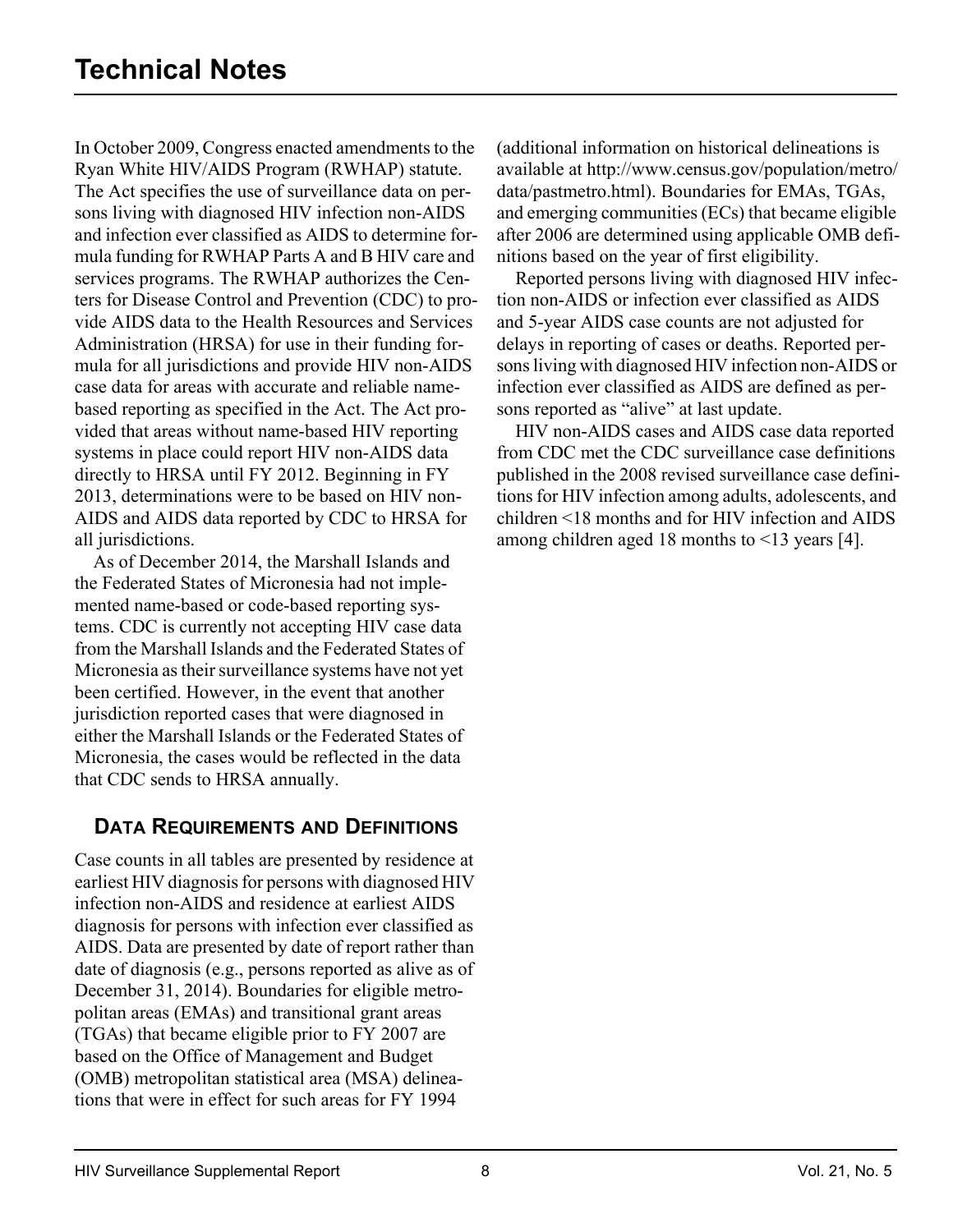- <span id="page-8-0"></span>1. Office of Management and Budget. Standards for defining metropolitan and micropolitan statistical areas. *Federal Register* 2000;65(249):82228–82238. [http://go.usa.gov/3eXTA. Published December 27,](http://go.usa.gov/3eXTA)  2000. Accessed June 29, 2016.
- 2. [Office of Management and Budget. Revised definitions](http://go.usa.gov/vSPz)  of metropolitan statistical areas, new definitions of micropolitan statistical areas and combined statistical areas, and guidance on uses of the statistical definitions of these areas. OMB Bulletin 03-04. http://go.usa.gov/ vSPz. Published June 6, 2003. Accessed June 29, 2016.
- 3. Office of Management and Budget. Update of statistical area definitions and guidance on their uses. OMB [Bulletin 10-02. http://go.usa.gov/vSPk. Published De](http://go.usa.gov/vSPk)cember 1, 2009. Accessed June 29, 2016.
- 4. CDC [Schneider E, Whitmore S, Glynn MK, Dominguez K, Mitsch A, McKenna MT]. Revised surveil[lance case definitions for HIV infection among adults,](http://www.cdc.gov/mmwr/preview/mmwrhtml/rr5710a1.htm)  adolescents, and children aged <18 months and for HIV infection and AIDS among children aged 18 months to <13 years—United States 2008. *MMWR* 2008;57(RR-10):1–12.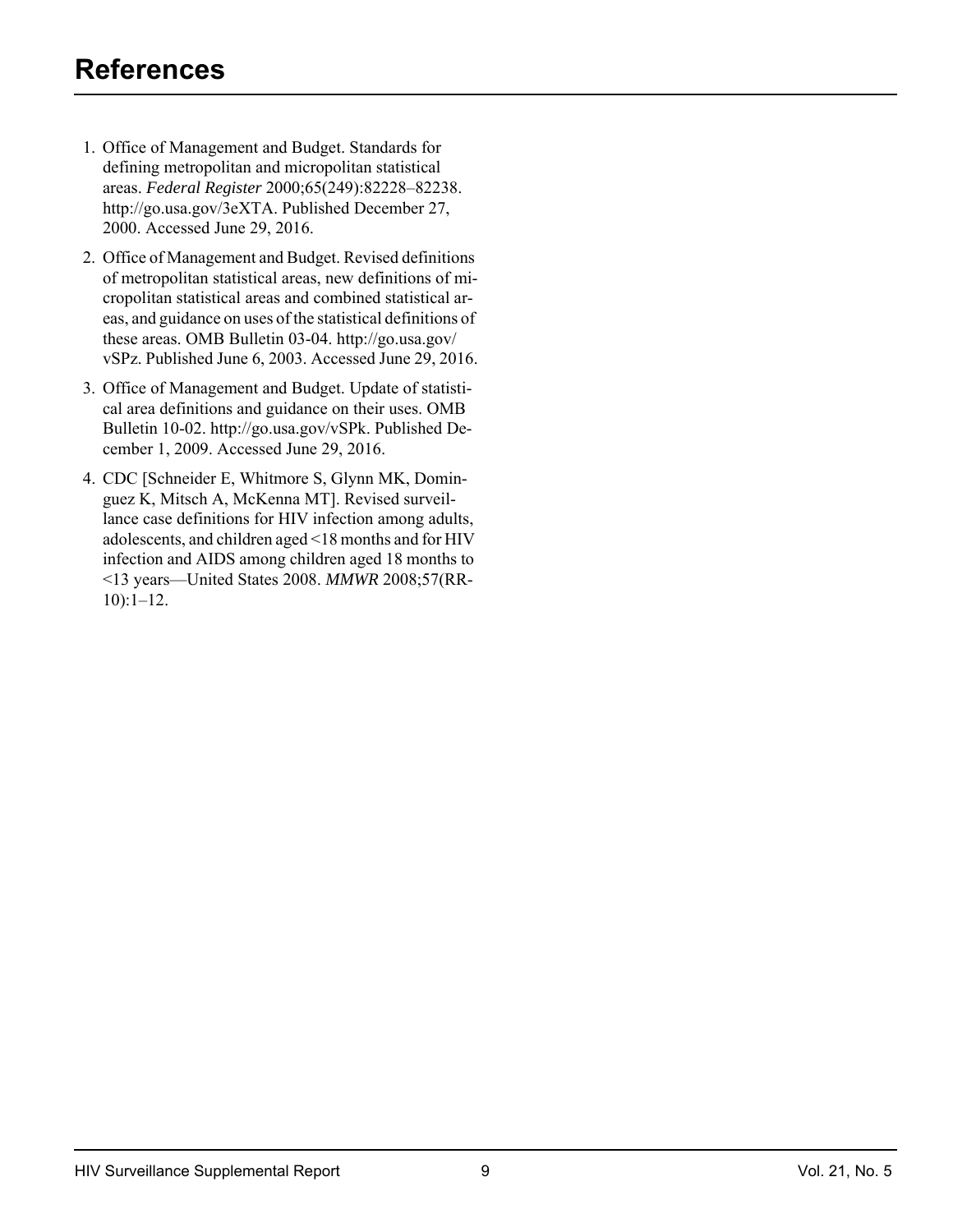#### <span id="page-9-0"></span>**Table 1. Reported AIDS cases and persons reported living with diagnosed HIV infection ever classified as AIDS, by area of residence, 2010–2014 and as of December 2014—eligible metropolitan areas and transitional grant areas for the Ryan White HIV/AIDS Program**

|                                                           | <b>Reported AIDS cases</b><br>2010-2014 | Persons reported living with<br>diagnosed HIV infection ever<br>classified as AIDS (as of<br>December 2014) |
|-----------------------------------------------------------|-----------------------------------------|-------------------------------------------------------------------------------------------------------------|
| Area of residence                                         | No.                                     | No.                                                                                                         |
| Eligible metropolitan areas (EMAs)                        |                                         |                                                                                                             |
| Atlanta-Sandy Springs-Marietta, Georgia                   | 6,502                                   | 15,402                                                                                                      |
| Baltimore, Maryland                                       | 2,796                                   | 10,313                                                                                                      |
| Boston-Brockton-Nashua, Massachusetts-New Hampshire       | 2,576                                   | 9,698                                                                                                       |
| Chicago, Illinois                                         | 4,732                                   | 16,354                                                                                                      |
| Dallas, Texas                                             | 3,155                                   | 10,250                                                                                                      |
| Detroit, Michigan                                         | 1,637                                   | 5,515                                                                                                       |
| Fort Lauderdale, Florida                                  | 2,433                                   | 9,499                                                                                                       |
| Houston, Texas                                            | 4,732                                   | 14,119                                                                                                      |
| Los Angeles-Long Beach, California                        | 6,746                                   | 27,457                                                                                                      |
| Miami, Florida                                            | 3,291                                   | 14,623                                                                                                      |
| Nassau-Suffolk, New York                                  | 928                                     | 3,690                                                                                                       |
| New Haven-Bridgeport-Danbury-Waterbury, Connecticut       | 707                                     | 4,111                                                                                                       |
| New Orleans, Louisiana                                    | 1,375                                   | 4,548                                                                                                       |
| New York, New York                                        | 11,368                                  | 64,751                                                                                                      |
| Newark, New Jersey                                        | 1,870                                   | 7,228                                                                                                       |
| Orlando, Florida                                          | 1,759                                   | 5,828                                                                                                       |
| Philadelphia, Pennsylvania-New Jersey                     | 3,534                                   | 14,194                                                                                                      |
| Phoenix-Mesa, Arizona                                     | 1,368                                   | 4,912                                                                                                       |
| San Diego, California                                     | 1,402                                   | 7,441                                                                                                       |
| San Francisco, California                                 | 1,639                                   | 11,140                                                                                                      |
| San Juan-Bayamon, Puerto Rico                             | 1,531                                   | 6,717                                                                                                       |
| Tampa-St. Petersburg-Clearwater, Florida                  | 1,814                                   | 6,453                                                                                                       |
| Washington, DC-Maryland-Virginia-West Virginia            | 4,952                                   | 19,148                                                                                                      |
| West Palm Beach-Boca Raton, Florida                       | 1,120                                   | 5,036                                                                                                       |
| <b>Transitional grant areas (TGAs)</b>                    |                                         |                                                                                                             |
| Austin-San Marcos, Texas                                  | 779                                     | 3,025                                                                                                       |
| Baton Rouge, Louisiana                                    | 1,073                                   | 2,611                                                                                                       |
| Bergen-Passaic, New Jersey                                | 606                                     | 2,480                                                                                                       |
| Charlotte-Gastonia-Concord, North Carolina-South Carolina | 1,272                                   | 2,863                                                                                                       |
| Cleveland-Lorain-Elyria, Ohio                             | 556                                     | 2,493                                                                                                       |
| Columbus, Ohio                                            | 921                                     | 2,301                                                                                                       |
| Denver, Colorado                                          | 850                                     | 3,957                                                                                                       |
| Fort Worth-Arlington, Texas                               | 925                                     | 2,590                                                                                                       |
| Hartford, Connecticut                                     | 455                                     | 2,408                                                                                                       |
| Indianapolis, Indiana                                     | 738                                     | 2,508                                                                                                       |
| Jacksonville, Florida                                     | 1,119                                   | 3,745                                                                                                       |
| Jersey City, New Jersey                                   | 741                                     | 2,957                                                                                                       |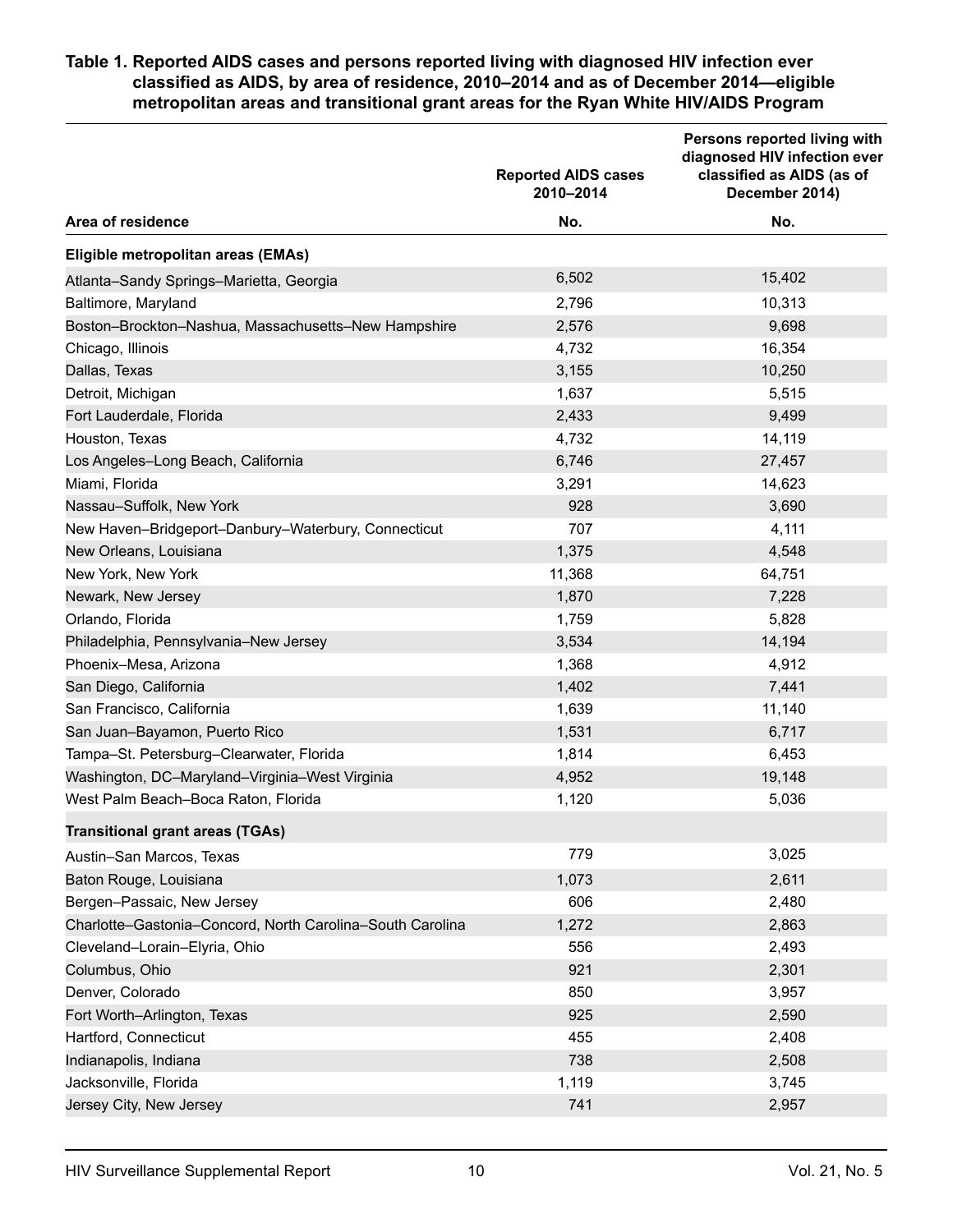#### **Table 1. Reported AIDS cases and persons reported living with diagnosed HIV infection ever classified as AIDS, by area of residence, 2010–2014 and as of December 2014—eligible metropolitan areas and transitional grant areas for the Ryan White HIV/AIDS Program** *(cont)*

|                                               | <b>Reported AIDS cases</b><br>2010-2014 | Persons reported living with<br>diagnosed HIV infection ever<br>classified as AIDS (as of<br>December 2014) |
|-----------------------------------------------|-----------------------------------------|-------------------------------------------------------------------------------------------------------------|
| Area of residence                             | No.                                     | No.                                                                                                         |
| Kansas City, Missouri-Kansas                  | 668                                     | 2,837                                                                                                       |
| Las Vegas, Nevada-Arizona                     | 1,084                                   | 3,385                                                                                                       |
| Memphis, Tennessee-Mississippi-Arkansas       | 1,469                                   | 3,719                                                                                                       |
| Middlesex-Somerset-Hunterdon, New Jersey      | 383                                     | 1,661                                                                                                       |
| Minneapolis-St. Paul, Minnesota-Wisconsin     | 779                                     | 2,992                                                                                                       |
| Nashville-Davidson-Murfreesboro, Tennessee    | 652                                     | 2,616                                                                                                       |
| Norfolk-Virginia Beach-Newport News, Virginia | 796                                     | 2,587                                                                                                       |
| Oakland, California                           | 1,245                                   | 5,225                                                                                                       |
| Orange County, California                     | 869                                     | 4,018                                                                                                       |
| Portland-Vancouver, Oregon-Washington         | 641                                     | 2,729                                                                                                       |
| Riverside-San Bernardino, California          | 1,441                                   | 5,371                                                                                                       |
| Sacramento, California                        | 623                                     | 2,126                                                                                                       |
| St. Louis, Missouri-Illinois                  | 973                                     | 3,582                                                                                                       |
| San Antonio, Texas                            | 996                                     | 3,159                                                                                                       |
| San Jose, California                          | 509                                     | 2,301                                                                                                       |
| Seattle-Bellevue-Everett, Washington          | 897                                     | 4,446                                                                                                       |

*Note*. See Commentary for definition of eligible metropolitan areas (EMAs) and transitional grant areas (TGAs).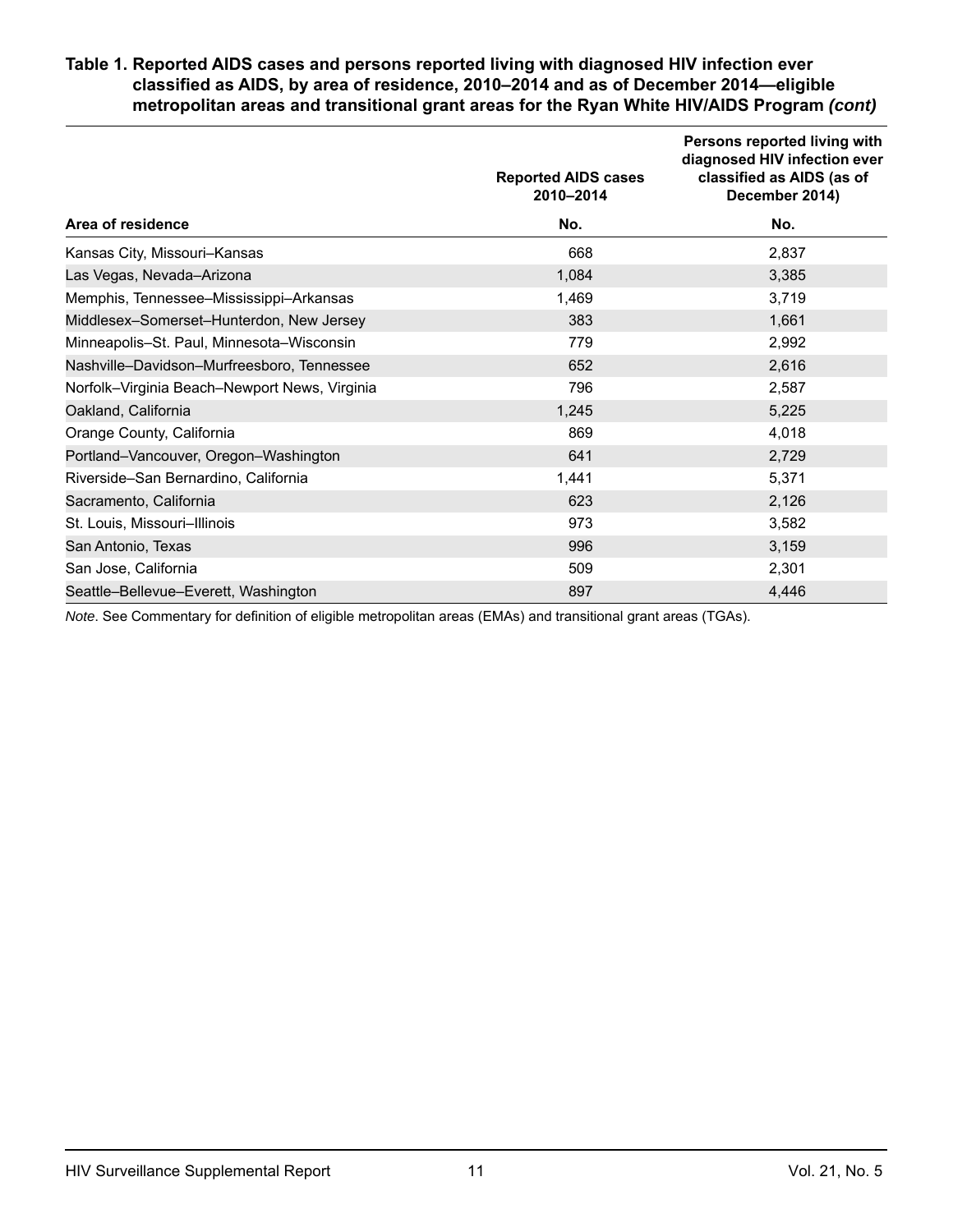#### <span id="page-11-0"></span>**Table 2. Reported AIDS cases and persons reported living with diagnosed HIV infection ever classified as AIDS, by area of residence, 2010–2014 and as of December 2014—emerging communities for the Ryan White HIV/AIDS Program**

|                                                                                        | <b>Reported AIDS cases</b><br>2010-2014 | <b>Persons reported</b><br>living with diagnosed<br><b>HIV infection ever</b><br>classified as AIDS (as of<br>December 2014) |
|----------------------------------------------------------------------------------------|-----------------------------------------|------------------------------------------------------------------------------------------------------------------------------|
| <b>Emerging communities (ECs)</b>                                                      | No.                                     | No.                                                                                                                          |
| Albany-Schenectady-Troy, New York                                                      | 320                                     | 1,208                                                                                                                        |
| Augusta-Richmond County, Georgia-South Carolina                                        | 458                                     | 1021                                                                                                                         |
| Bakersfield, California                                                                | 306                                     | 1,234                                                                                                                        |
| Birmingham-Hoover, Alabama                                                             | 557                                     | 1,529                                                                                                                        |
| Buffalo-Niagara Falls, New York                                                        | 401                                     | 1,297                                                                                                                        |
| Charleston-North Charleston, South Carolina                                            | 396                                     | 1,285                                                                                                                        |
| Cincinnati-Middletown, Ohio-Kentucky-Indiana                                           | 594                                     | 1,915                                                                                                                        |
| Columbia, South Carolina                                                               | 637                                     | 2,348                                                                                                                        |
| Jackson, Mississippi                                                                   | 576                                     | 1,677                                                                                                                        |
| Lakeland, Florida                                                                      | 372                                     | 1,147                                                                                                                        |
| Louisville, Kentucky-Indiana                                                           | 500                                     | 1,575                                                                                                                        |
| Milwaukee-Waukesha-West Allis, Wisconsin                                               | 404                                     | 1,557                                                                                                                        |
| North Port-Bradenton-Sarasota, Florida*                                                | 240                                     | 1,075                                                                                                                        |
| Oklahoma City, Oklahoma                                                                | 430                                     | 1,280                                                                                                                        |
| Philadelphia, Pennsylvania-New Jersey-Delaware-Maryland-<br><b>Wilmington Division</b> | 329                                     | 1,500                                                                                                                        |
| Pittsburgh, Pennsylvania                                                               | 435                                     | 1,767                                                                                                                        |
| Port St. Lucie-Fort Pierce, Florida                                                    | 453                                     | 1,460                                                                                                                        |
| Providence-New Bedford-Fall River, Rhode Island-Massachusetts                          | 328                                     | 1,462                                                                                                                        |
| Raleigh-Cary, North Carolina                                                           | 493                                     | 1,734                                                                                                                        |
| Richmond, Virginia                                                                     | 708                                     | 2,023                                                                                                                        |
| Rochester, New York                                                                    | 367                                     | 1,712                                                                                                                        |

*Note*. See Commentary for definition of emerging communities (ECs).

\* This MSA was formerly named Bradenton–Sarasota–Venice, Florida, but the counties delineating the metropolitan statistical area have not changed.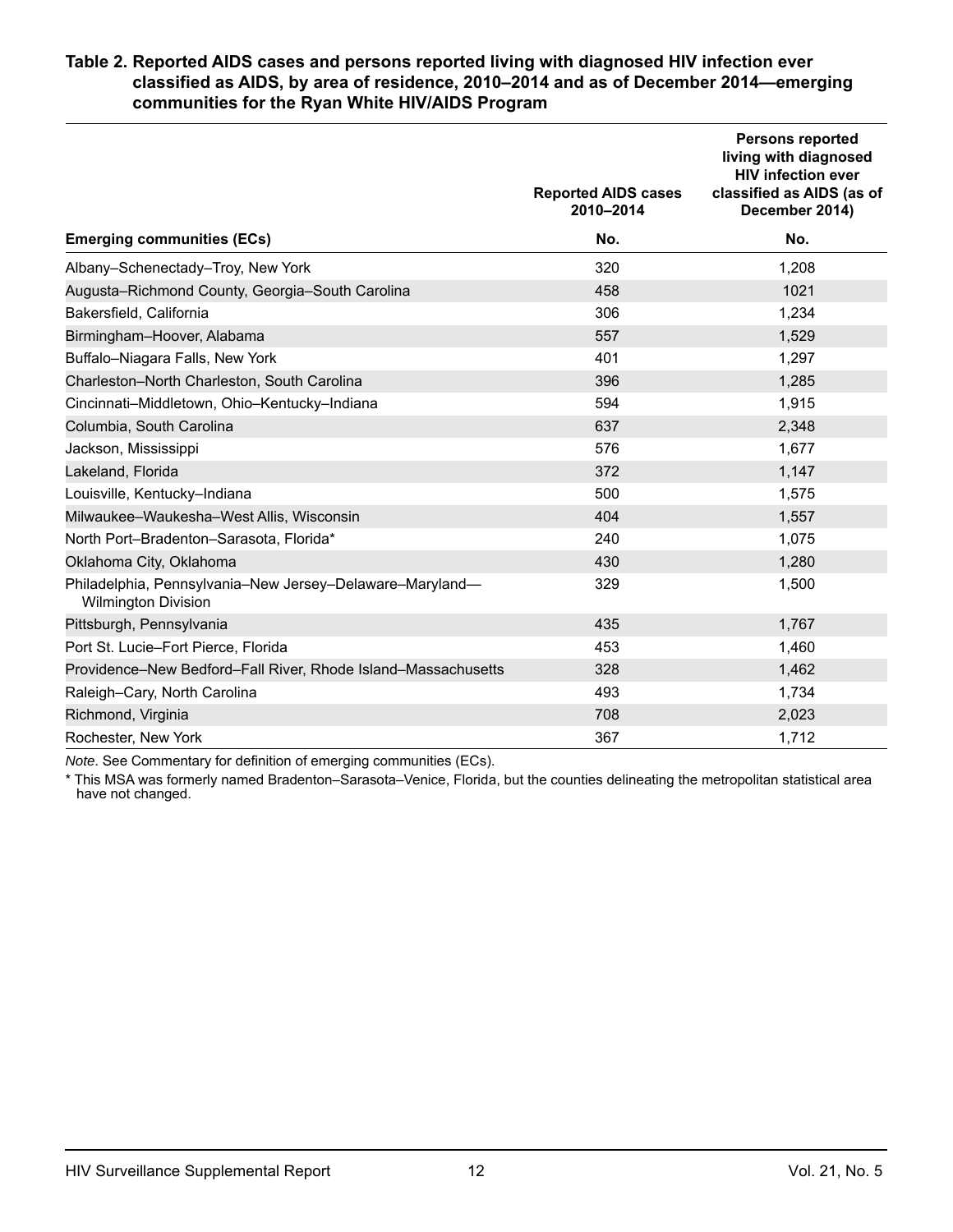#### <span id="page-12-0"></span>**Table 3. Reported number of persons living with diagnosed HIV infection non-AIDS, infection ever classified as AIDS, and total, by area of residence, as of December 2014—United States and dependent areas for the Ryan White HIV/AIDS Program**

|                      | <b>HIV non-AIDS</b> | <b>HIV infection ever</b><br>classified as AIDS | <b>Total</b> |
|----------------------|---------------------|-------------------------------------------------|--------------|
| Area of residence    | No.                 | No.                                             | No.          |
| Alabama              | 7,076               | 5,388                                           | 12,464       |
| Alaska               | 296                 | 382                                             | 678          |
| Arizona              | 7,141               | 6,650                                           | 13,791       |
| <b>Arkansas</b>      | 2,762               | 2,520                                           | 5,282        |
| California           | 49,522              | 74,06                                           | 123,528      |
| Colorado             | 6,605               | 5,245                                           | 11,850       |
| Connecticut          | 3,752               | 7,140                                           | 10,892       |
| Delaware             | 1,229               | 1,999                                           | 3,228        |
| District of Columbia | 6,816               | 9,236                                           | 16,052       |
| Florida              | 48,138              | 58,889                                          | 107,027      |
| Georgia              | 19,958              | 22,921                                          | 42,879       |
| Hawaii               | 1,027               | 1,510                                           | 2,537        |
| Idaho                | 446                 | 428                                             | 874          |
| <b>Illinois</b>      | 17,108              | 19,221                                          | 36,329       |
| Indiana              | 4,760               | 5,193                                           | 9,953        |
| lowa                 | 906                 | 1,249                                           | 2,155        |
| Kansas               | 1,401               | 1,686                                           | 3,087        |
| Kentucky             | 2,993               | 3,171                                           | 6,164        |
| Louisiana            | 9,623               | 10,606                                          | 20,229       |
| Maine                | 579                 | 694                                             | 1,273        |
| Maryland             | 14,309              | 17,541                                          | 31,850       |
| Massachusetts        | 7,966               | 10,819                                          | 18,785       |
| Michigan             | 7,476               | 8,253                                           | 15,729       |
| Minnesota            | 4,069               | 3,434                                           | 7,503        |
| Mississippi          | 4,885               | 4,591                                           | 9,476        |
| Missouri             | 5,774               | 6,493                                           | 12,267       |
| Montana              | 174                 | 254                                             | 428          |
| Nebraska             | 910                 | 1,060                                           | 1,970        |
| Nevada               | 3,949               | 3,855                                           | 7,804        |
| New Hampshire        | 545                 | 626                                             | 1,171        |
| New Jersey           | 17,592              | 19,694                                          | 37,286       |
| <b>New Mexico</b>    | 1,229               | 1,659                                           | 2,888        |
| New York             | 53,992              | 79,138                                          | 133,130      |
| North Carolina       | 16,213              | 12,053                                          | 28,266       |
| North Dakota         | 135                 | 112                                             | 247          |
| Ohio                 | 10,601              | 9,694                                           | 20,295       |
| Oklahoma             | 2,885               | 2,669                                           | 5,554        |
| Oregon               | 2,258               | 3,447                                           | 5,705        |
| Pennsylvania         | 14,791              | 19,461                                          | 34,252       |
| Rhode Island         | 820                 | 1,490                                           | 2,310        |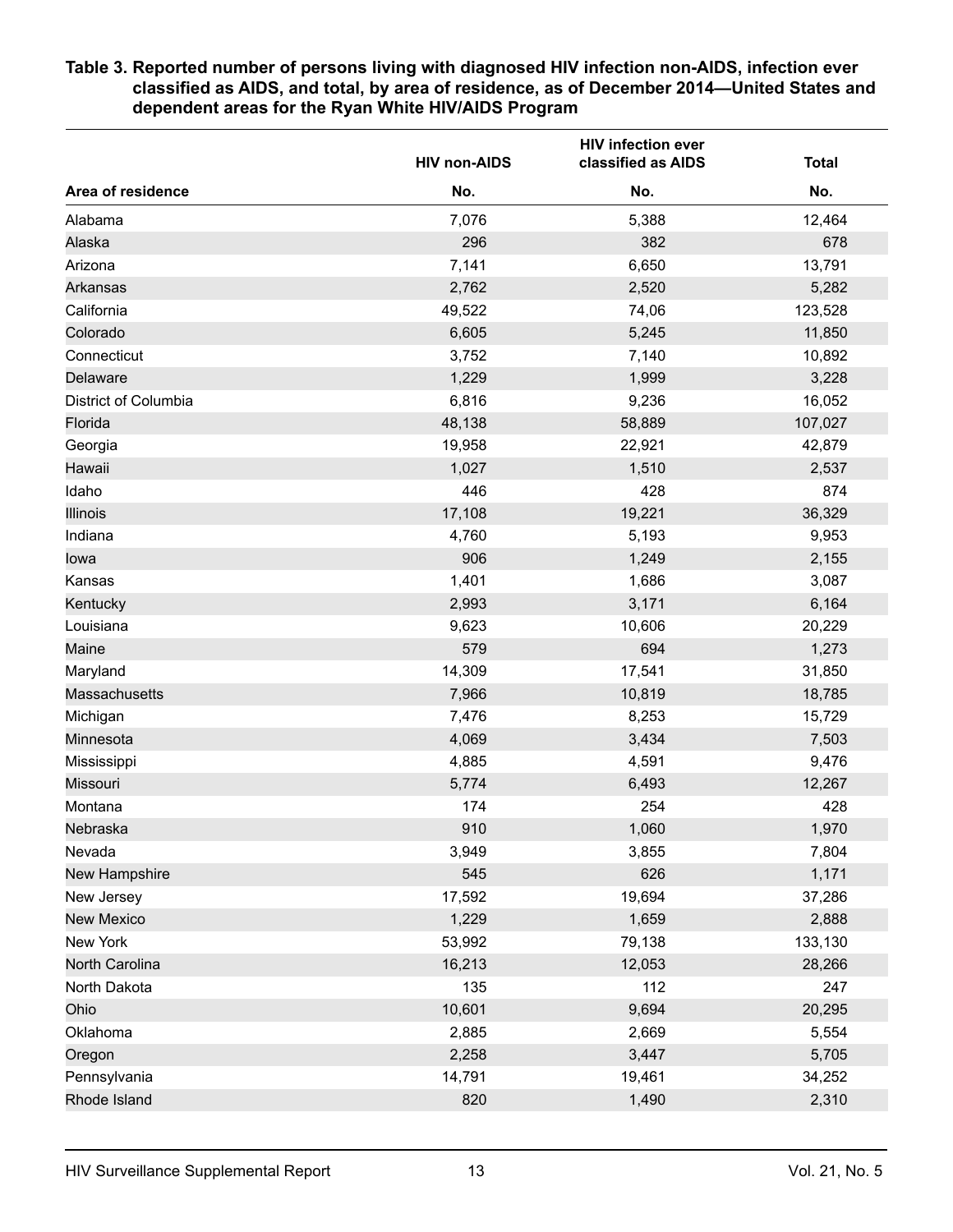#### **Table 3. Reported number of persons living with diagnosed HIV infection non-AIDS, infection ever classified as AIDS, and total, by area of residence, as of December 2014—United States and dependent areas for the Ryan White HIV/AIDS Program** *(cont)*

|                                 | <b>HIV non-AIDS</b> | <b>HIV infection ever</b><br>classified as AIDS | <b>Total</b>   |
|---------------------------------|---------------------|-------------------------------------------------|----------------|
| Area of residence               | No.                 | No.                                             | No.            |
| South Carolina                  | 7,210               | 8,679                                           | 15,889         |
| South Dakota                    | 292                 | 207                                             | 499            |
| Tennessee                       | 8,517               | 8,719                                           | 17,236         |
| <b>Texas</b>                    | 35,739              | 42,747                                          | 78,486         |
| Utah                            | 1,137               | 1,475                                           | 2,612          |
| Vermont                         | 225                 | 269                                             | 494            |
| Virginia                        | 11,777              | 10,186                                          | 21,963         |
| Washington                      | 5,379               | 6,629                                           | 12,008         |
| West Virginia                   | 801                 | 956                                             | 1,757          |
| Wisconsin                       | 2,813               | 2,821                                           | 5,634          |
| Wyoming                         | 128                 | 153                                             | 281            |
| American Samoa                  | 1                   | 1                                               | $\overline{2}$ |
| Federated States of Micronesia* | $\mathbf{0}$        | $\Omega$                                        | $\mathbf 0$    |
| Guam                            | 45                  | 32                                              | 77             |
| Marshall Islands*               | $\mathbf 0$         | 1                                               | 1              |
| Northern Mariana Islands        | $\mathbf 0$         | $\overline{2}$                                  | $\overline{2}$ |
| Palau                           | 3                   |                                                 | 4              |
| Puerto Rico                     | 8,211               | 10,854                                          | 19,065         |
| U.S. Virgin Islands             | 267                 | 344                                             | 611            |

*Note*. The number of cases shown in the Total column was used by the Health Resources and Services Administration in FY 2016 funding calculations.

\* See Technical Notes regarding data reported for these jurisdictions.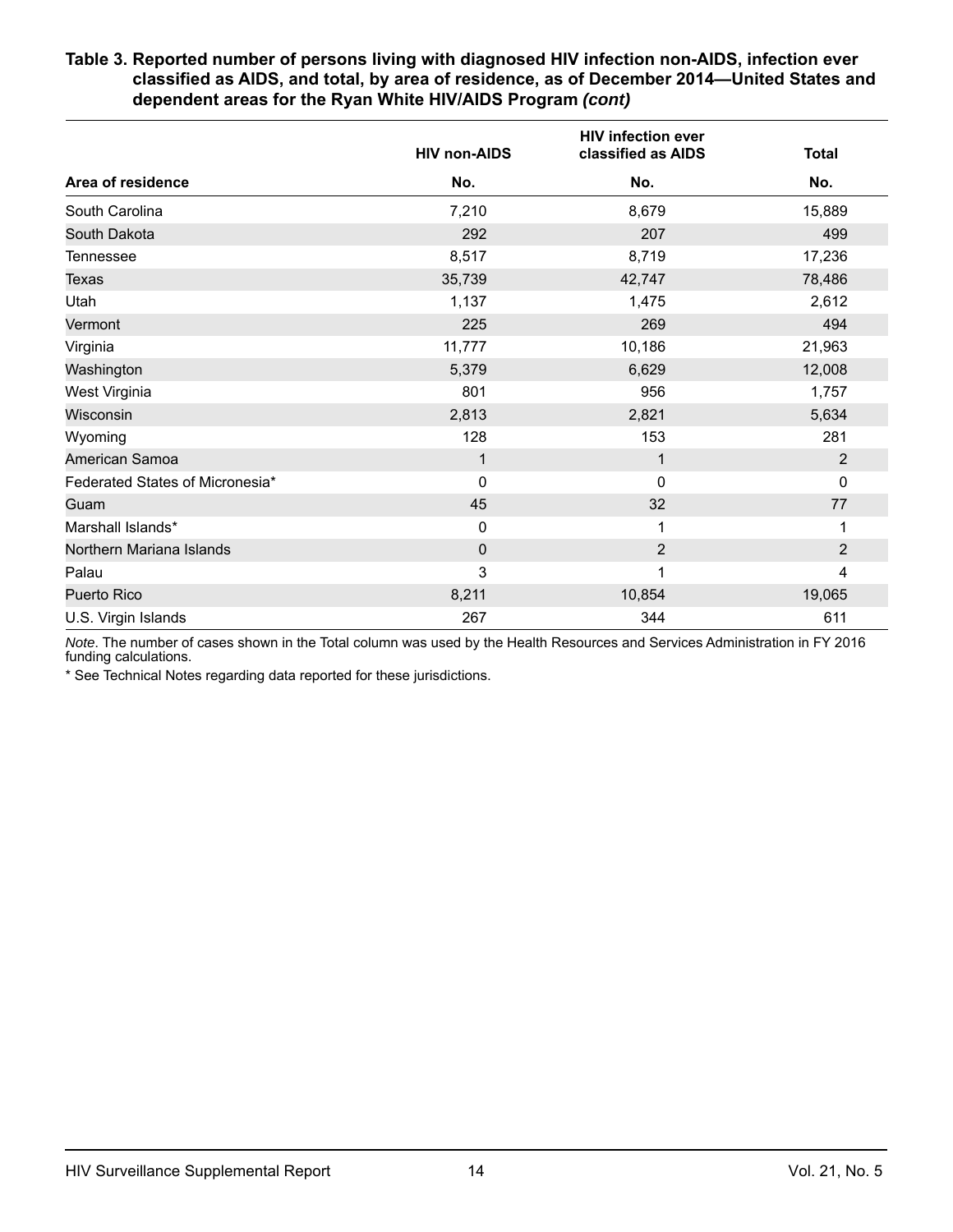#### <span id="page-14-0"></span>**Table 4. Reported number of persons living with diagnosed HIV infection non-AIDS, infection ever classified as AIDS, and total, by area of residence, as of December 2014—eligible metropolitan areas and transitional grant areas for the Ryan White HIV/AIDS Program**

|                                                           | <b>HIV non-AIDS</b> | <b>HIV infection ever</b><br>classified as AIDS | <b>Total</b> |
|-----------------------------------------------------------|---------------------|-------------------------------------------------|--------------|
| Area of residence                                         | No.                 | No.                                             | No.          |
| Eligible metropolitan areas (EMAs)                        |                     |                                                 |              |
| Atlanta-Sandy Springs-Marietta, Georgia                   | 12,816              | 15,402                                          | 28,218       |
| Baltimore, Maryland                                       | 8,179               | 10,313                                          | 18,492       |
| Boston-Brockton-Nashua, Massachusetts-New Hampshire       | 7,006               | 9,698                                           | 16,704       |
| Chicago, Illinois                                         | 14,495              | 16,354                                          | 30,849       |
| Dallas, Texas                                             | 8,947               | 10,250                                          | 19,197       |
| Detroit, Michigan                                         | 4,814               | 5,515                                           | 10,329       |
| Fort Lauderdale, Florida                                  | 8,534               | 9,499                                           | 18,033       |
| Houston, Texas                                            | 11,332              | 14,119                                          | 25,451       |
| Los Angeles-Long Beach, California                        | 20,104              | 27,457                                          | 47,561       |
| Miami, Florida                                            | 13,749              | 14,623                                          | 28,372       |
| Nassau-Suffolk, New York                                  | 2,596               | 3,690                                           | 6,286        |
| New Haven-Bridgeport-Danbury-Waterbury, Connecticut       | 2,119               | 4,111                                           | 6,230        |
| New Orleans, Louisiana                                    | 3,976               | 4,548                                           | 8,524        |
| New York, New York                                        | 43,389              | 64,751                                          | 108,140      |
| Newark, New Jersey                                        | 6,597               | 7,228                                           | 13,825       |
| Orlando, Florida                                          | 5,264               | 5,828                                           | 11,092       |
| Philadelphia, Pennsylvania-New Jersey                     | 10,978              | 14,194                                          | 25,172       |
| Phoenix-Mesa, Arizona                                     | 5,544               | 4,912                                           | 10,456       |
| San Diego, California                                     | 5,520               | 7,441                                           | 12,961       |
| San Francisco, California                                 | 6,687               | 11,140                                          | 17,827       |
| San Juan-Bayamon, Puerto Rico                             | 5,412               | 6,717                                           | 12,129       |
| Tampa-St. Petersburg-Clearwater, Florida                  | 5,037               | 6,453                                           | 11,490       |
| Washington, DC-Maryland-Virginia-West Virginia            | 15,747              | 19,148                                          | 34,895       |
| West Palm Beach-Boca Raton, Florida                       | 3,254               | 5,036                                           | 8,290        |
| <b>Transitional grant areas (TGAs)</b>                    |                     |                                                 |              |
| Austin-San Marcos, Texas                                  | 2,310               | 3,025                                           | 5,335        |
| Baton Rouge, Louisiana                                    | 2,323               | 2,611                                           | 4,934        |
| Bergen-Passaic, New Jersey                                | 2,083               | 2,480                                           | 4,563        |
| Charlotte-Gastonia-Concord, North Carolina-South Carolina | 4,093               | 2,863                                           | 6,956        |
| Cleveland-Lorain-Elyria, Ohio                             | 2,711               | 2,493                                           | 5,204        |
| Columbus, Ohio                                            | 2,987               | 2,301                                           | 5,288        |
| Denver, Colorado                                          | 5,186               | 3,957                                           | 9,143        |
| Fort Worth-Arlington, Texas                               | 2,304               | 2,590                                           | 4,894        |
| Hartford, Connecticut                                     | 1,248               | 2,408                                           | 3,656        |
| Indianapolis, Indiana                                     | 2,339               | 2,508                                           | 4,847        |
| Jacksonville, Florida                                     | 2,839               | 3,745                                           | 6,584        |
| Jersey City, New Jersey                                   | 2,705               | 2,957                                           | 5,662        |
| Kansas City, Missouri-Kansas                              | 2,157               | 2,837                                           | 4,994        |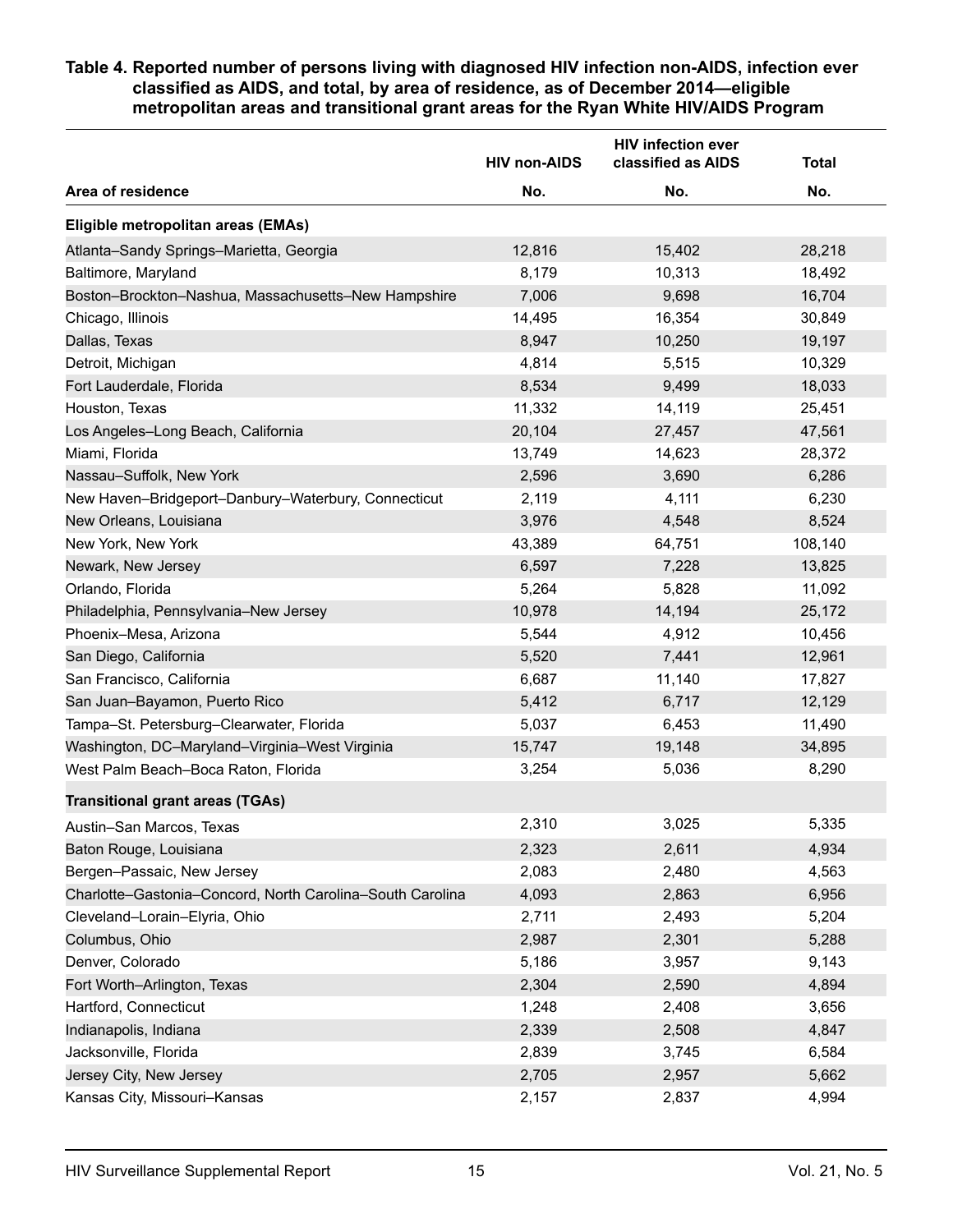#### **Table 4. Reported number of persons living with diagnosed HIV infection non-AIDS, infection ever classified as AIDS, and total, by area of residence, as of December 2014—eligible metropolitan areas and transitional grant areas for the Ryan White HIV/AIDS Program** *(cont)*

|                                               | <b>HIV non-AIDS</b> | <b>HIV infection ever</b><br>classified as AIDS | <b>Total</b> |
|-----------------------------------------------|---------------------|-------------------------------------------------|--------------|
| Area of residence                             | No.                 | No.                                             | No.          |
| Las Vegas, Nevada-Arizona                     | 3,482               | 3,385                                           | 6,867        |
| Memphis, Tennessee-Mississippi-Arkansas       | 3,979               | 3,719                                           | 7,698        |
| Middlesex-Somerset-Hunterdon, New Jersey      | 1,383               | 1,661                                           | 3,044        |
| Minneapolis-St. Paul, Minnesota-Wisconsin     | 3,588               | 2,992                                           | 6,580        |
| Nashville-Davidson-Murfreesboro, Tennessee    | 2,586               | 2,616                                           | 5,202        |
| Norfolk-Virginia Beach-Newport News, Virginia | 3,864               | 2,587                                           | 6,451        |
| Oakland, California                           | 2,649               | 5,225                                           | 7,874        |
| Orange County, California                     | 3,025               | 4,018                                           | 7,043        |
| Portland-Vancouver, Oregon-Washington         | 1,954               | 2,729                                           | 4,683        |
| Riverside-San Bernardino, California          | 3,417               | 5,371                                           | 8,788        |
| Sacramento, California                        | 1,710               | 2,126                                           | 3,836        |
| St. Louis, Missouri-Illinois                  | 3,508               | 3,582                                           | 7,090        |
| San Antonio, Texas                            | 2,600               | 3,159                                           | 5,759        |
| San Jose, California                          | 1,130               | 2,301                                           | 3,431        |
| Seattle-Bellevue-Everett, Washington          | 3,739               | 4,469                                           | 8,208        |

*Note*. See Commentary for definition of eligible metropolitan areas (EMAs) and transitional grant areas (TGAs).

The number of cases shown in the Total column was used by the Health Resources and Services Administration in FY 2016 funding calculations.